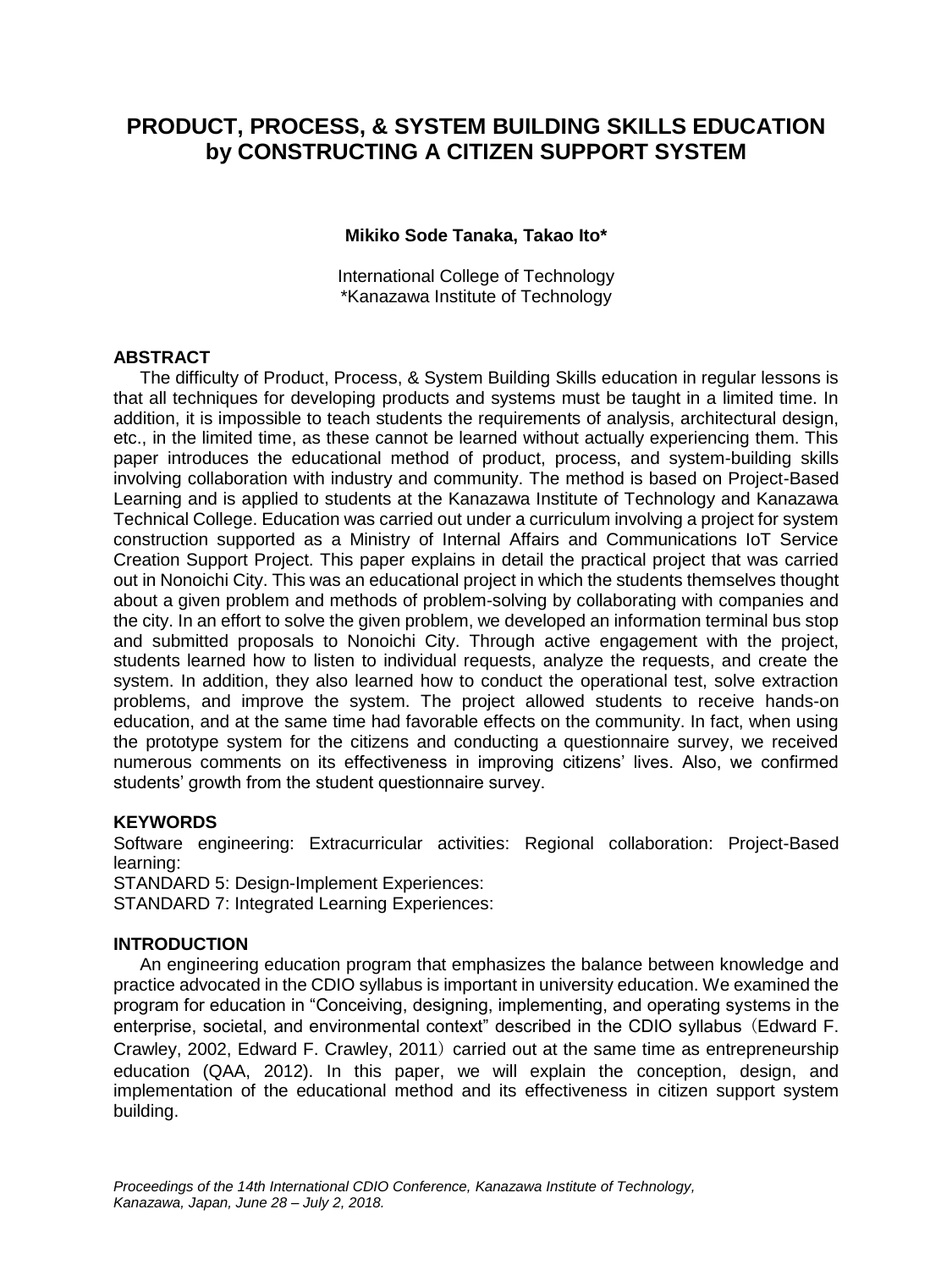The difficulty of Product, Process, & System Building Skills education in regular lessons is that all the techniques for developing products and systems must be taught in a limited time. In addition, it is impossible to teach students the requirements of analysis, architectural design, etc., in a limited time because these cannot be learned without actually experiencing them.

This paper introduces the educational method of product, process, and system-building skills involving collaboration with industry and the community. The method is based on Project-Based Learning (PBL)(Mikiko Sode Tanaka, 2017). It is applied to students at the Kanazawa Institute of Technology and Kanazawa Technical College. The educational effects of the method are explained.

The project was supported as a Ministry of Internal Affairs and Communications IoT Service Creation Support Project ( Ministry of Public Management, 2017). The purpose of the IoT Service Creation Support Project is to identify specific problems that should be overcome when creating and deploying IoT services through demonstration projects, to build a reference model that will help solve the issues, and to promote data utilization. In addition, it is to play the leading role in the development and maintenance of the necessary rules for the IoT service. The group of Nonoichi City, NEC Solutions Innovator Co., Ltd., Yoshida Advertising Co., Ltd., Kanazawa Institute of Technology, and Kanazawa Technical College was selected for this project.

This paper explains in detail the practical project that was carried out in Nonoichi City. The city, located in Ishikawa Prefecture in Japan, requested the development of an ICT system for citizen support. We carried out an educational project in which the students themselves thought about the given problem and methods of problem-solving by collaborating with companies and the city. In the effort to solve the given problem, we developed an information terminal bus stop and submitted proposals to Nonoichi City. The developed system comprised five sub-systems: a Timetable and Transfer Guidance System, Children's and Elderly Observation System, Disaster Countermeasure System, Advertisement System, and City Public Relations System. This system features image recognition software and provides service matching for each individual.

From active engagement with the project, students learned how to listen to individual requests, analyze the requests, and create the system. In addition, they also learned how to conduct the operational tests, solve extraction problems, and improve the system. The project allowed students to receive hands-on education, and at the same time had favorable effects on the community. In fact, when citizens used the prototype system and completed a questionnaire survey, we received numerous comments on its effectiveness in improving citizen life.

This paper will be organized as follows: First we present the intended character of the Product, Process, & System Building Skills education with Nonoichi City and the companies. Second, the educational method based on PBL is discussed. Third, we describe a detailed practical example of the bus stop project, which was the system development project for citizen support chosen. Finally, we integrate the findings and provide directions for the future of such Product, Process, & System Building Skills education.

# **FEATURES OF PRODUCT, PROCESS, & SYSTEM BUILDING SKILLS EDUCATION** *Purpose of the Project Activity*

Society is constantly changing. In the information processing field, this is quite noticeable. We believe that the ability to respond flexibly to this change, the creation of new value, and the ability to lead society in a better direction are important. We believe that we should actively tackle social issues and focus on developing human resources able to improve society. Based on this philosophy, we are working on the development of regional innovation systems through community collaboration as extracurricular activities.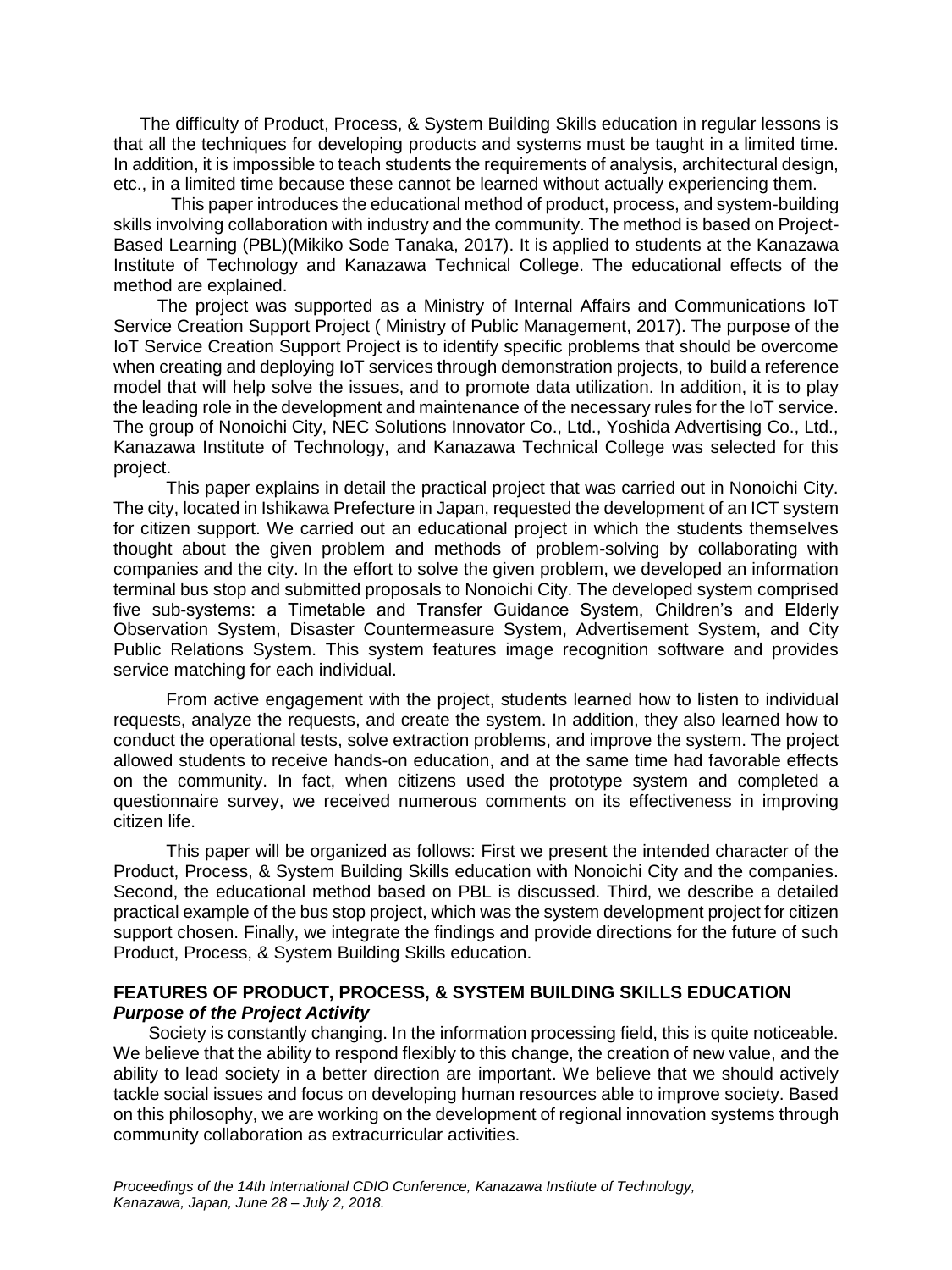We posited that the three requirements for becoming a global leader are as follows and aimed at students acquiring these abilities.

- A) Recognition / comprehension to cope with social change
- B) Power to change one's own interests and abilities into actual behavior
- C) Spirit and power to fully utilize one's own resources and solve social problems

We targeted Nonoichi City, in which the university is located, and tackled the matter of the improvement of civic life, because students who are citizens think that it is meaningful to solve their own civic problems themselves and to enrich the lives of other citizens. Another purpose of the project was to develop their software development capability by developing an ICT system for citizen support. By educating them in the system design method while actually creating the system, we aimed to improve students' skills as information processing engineers.

## *Flow of the Project Activity*

We believe that by designing and implementing with an entrepreneurial spirit rather than designing and implementing the system as set out beforehand, we will acquire more useful skills in society. Therefore, our curriculum combines entrepreneurship education, such as the construction of a business model, and CDIO education: "Conceive, Design, Implement, and Operate." The flow of system development education in the bus stop project is as follows. We built the flow based on the system development flow carried out in this enterprise (Hirofumi Naito, 2006).

- 1) Planning: "Assembling the concept"
- 2) Planning: "Building a business model"
- 3) Proposal: "Create a business plan"
- 4) System design and construction
- 5) Introduction / deployment
- 6) Operation and maintenance

This is a mechanism to learn this process in a few years. For that reason, students cannot learn all of the flow in four years, and depending on the year of admission cannot learn it in order starting from Phase 1. The size of the project group is about five people in a general enterprise, and it is a project to be carried out over a period of half a year to a year. As the students are changing each year, it is structured to take place over about six years while various learning occurs in the activities carried out for three or four hours once a week. Currently in Phases 3 and 4, we are considering of the process of commercialization. In this paper, we describe the system development method education in Phase 4.

For software development, various indirect management tasks are required to create not only the work directly related to the development of software, such as request analysis, design, implementation, and testing, but other work as planned. As the scale increases, the importance and weight of such management work will also increase. In software engineering, a project is defined as periodic work carried out to create unique products, services, and products (Tomoji Kishi & Natuko Noda, 2006). The goal is to reach the deadline under the cost and resource constraints that the project is to achieve. We believe that developing the ability to develop software in limited time, cost, and resources is an important factor in education in the field, and in this activity we carried out activities involved in the project.

The major difference from regular lesson classes is that we must develop the practice of keeping pace with the citizens and city officials who are customers and with the cooperating companies. We have to manage the requirements, cost, and time constraints of customers at the company level. In order to make the project successful, we must plan and implement it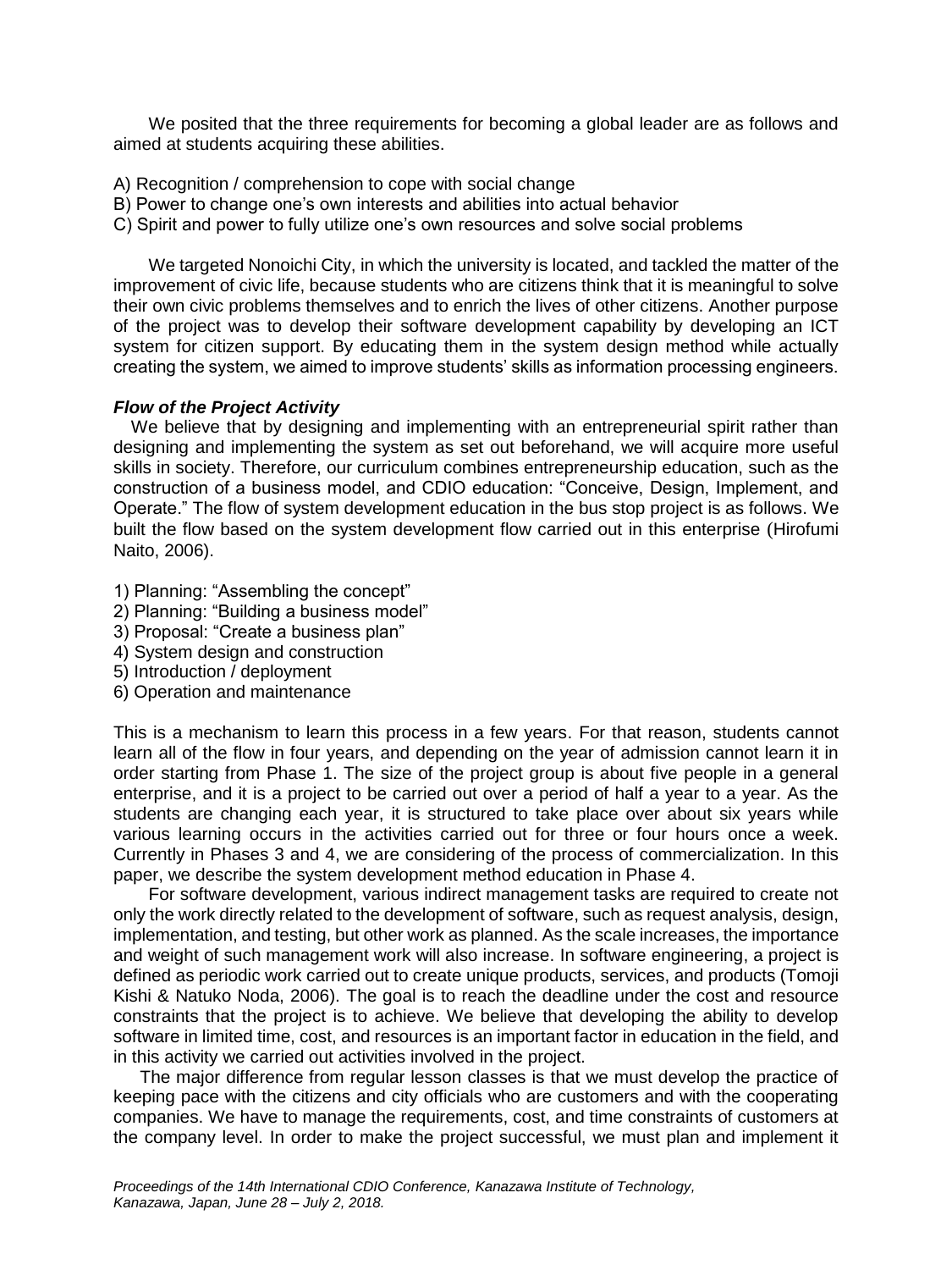appropriately. For example, one must plan what to do day by day to achieve the final goal. In order to do so within the prescribed time period and cost, one must plan and implement properly by how much time and cost each factor should be multiplied. We must avoid time and cost overruns and ensure the project reaches its goal. In addition, as students execute the project, teachers must consider student human factors and develop members' abilities accordingly.

## **EDUCATIONAL METHOD BASED ON PBL**

 With the aim of improving citizen support, we investigated one problem of Nonoichi City. In Nonoichi City, a comprehensive planning document has been released which introduced the city policy and compiled the opinion of the citizens as to in which direction the city should go. We decided to focus on what we could do to enrich the lives of citizens within the comprehensive plan. The issues that we decided to solve are:

- 1) Improvement of transportation convenience
- 2) Child observation
- 3) Elder observation
- 4) Disaster countermeasures
- 5) Advertisement for city publicity and city revitalization.



Figure 1. Flow of problem solving and improvement activities



Figure 2. Students explaining ideas to the Nonoichi City official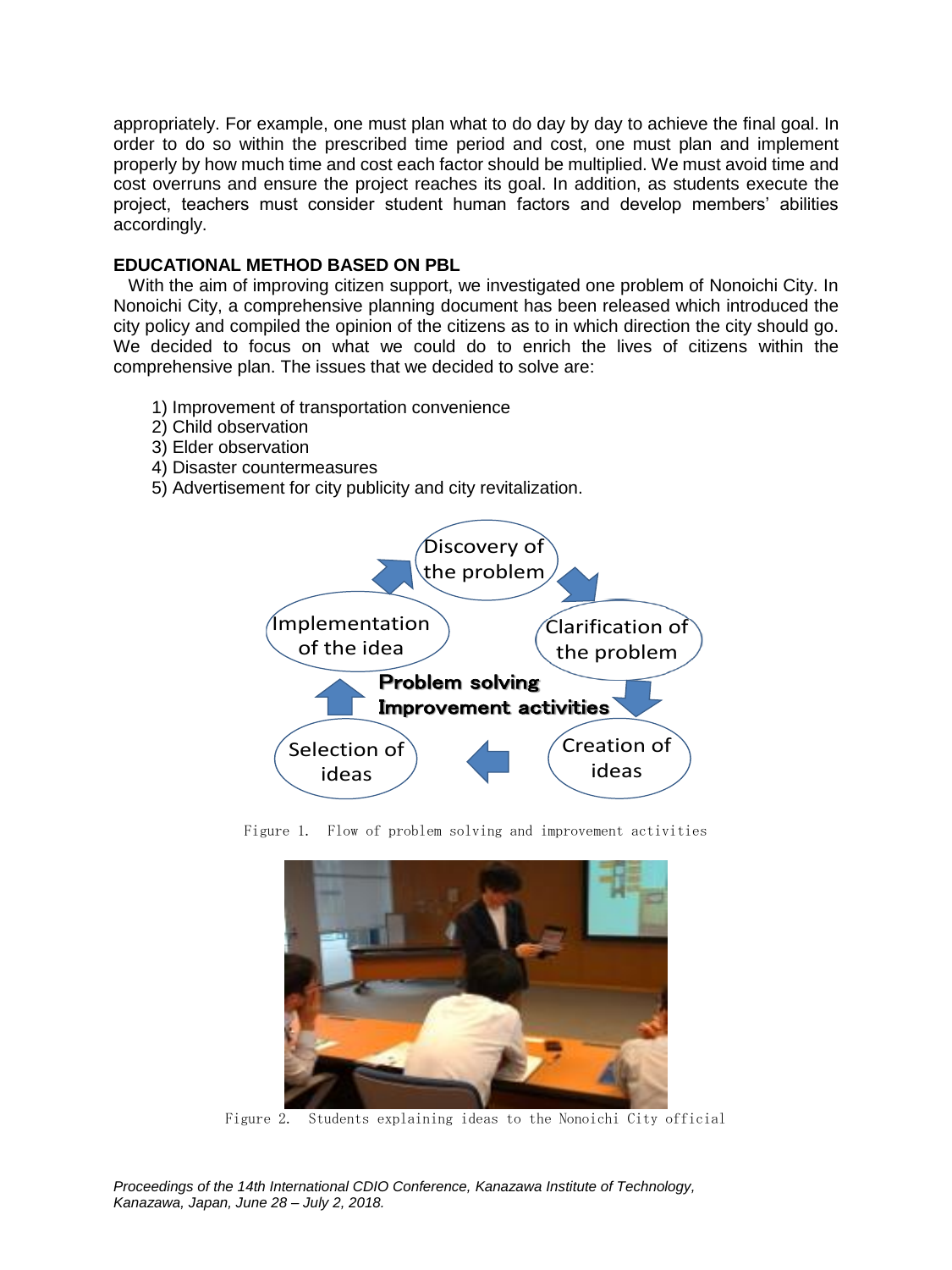For the task selection, the flow of problem solving and improvement activities shown in Figure 1 was used. First of all, the students discovered and clarified the problem, create ideas, selected and realized the idea, and discussed it with a Nonoichi City official (Figure 2). This was repeated a number of times to bring the ideas of the Nonoichi City official and students' ideas into conformity and set the final task of the project.

## **DETAILED PRACTICAL EXAMPLE OF THE BUS STOP PROJECT**

 Our project was adopted by the Ministry of Internal Affairs' "IoT Service Creation Support Project", and it was decided to carry out a demonstration experiment of a smart bus stop in Nonoichi City. In order to make the project a success, we had to develop a system in collaboration with parties actually able to meet only a few times. Students must have the ability to develop programs without bugs according to a schedule set in collaboration with the company. Students were required to acquire skills that they had never had before.

 Although the network of the system was built only on the Internet, we had to rebuild the main network using LoRa, which is the standard for IoT. As a result, hardware (printed circuit board design, development), embedded software, a transmission test, and network construction were also added as project tasks. Regarding human recognition, we worked on the assumption that a person was standing before, but had to be recognized walking. Sending an image of a person by using LoRa takes about 24 hours for one image. Since this is not realistic, we had to examine the image compression method. The project had a number of technical problems. Figure 3 shows an overview of the developed system.



Figure 3. Citizen support system for Nonoichi City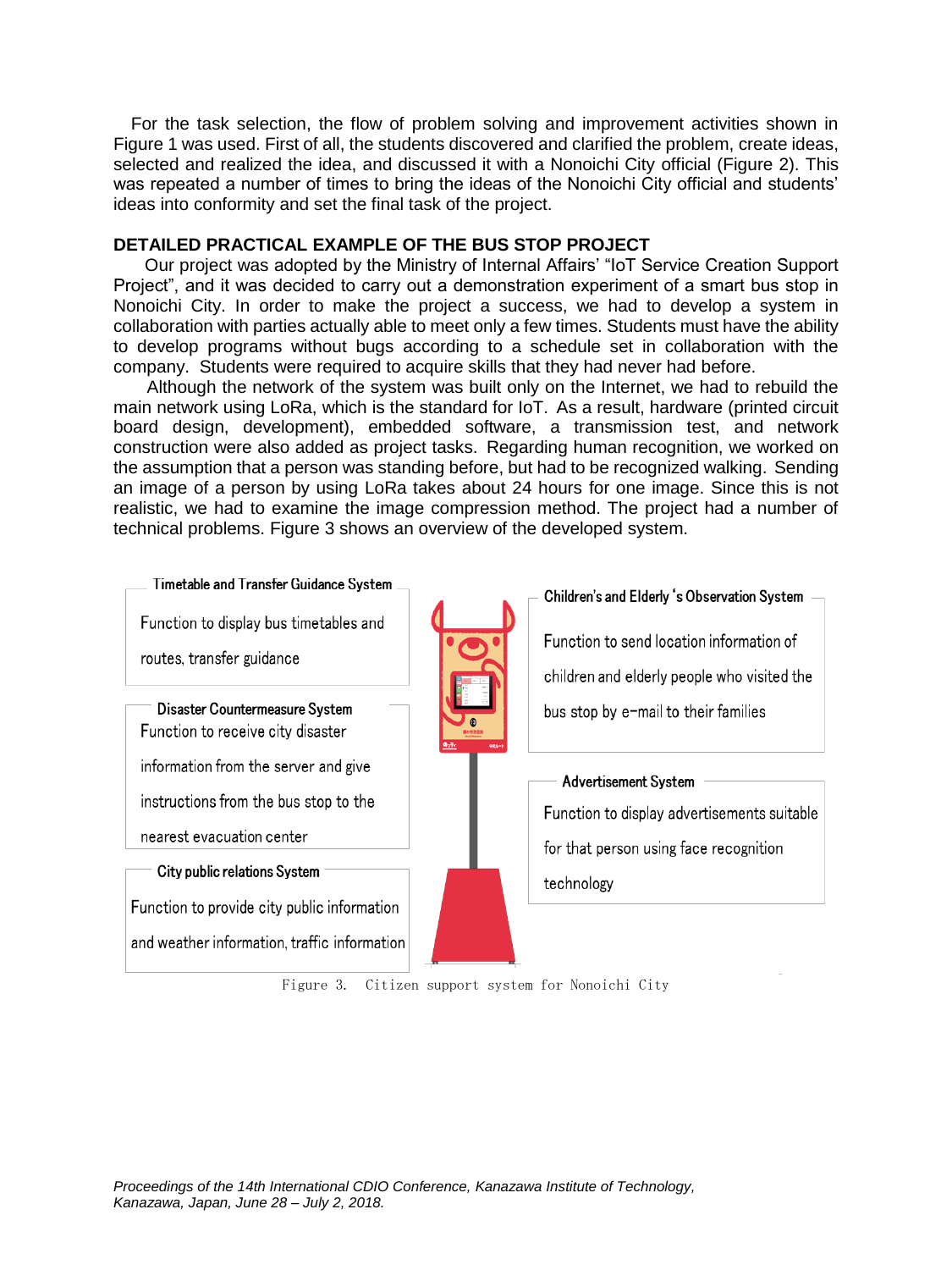

Figure 4. Demonstration experiment carried out in Nonoichi City

 At the time they participated in the project, students who had not even written a program carried out research and development and conducted demonstration experiments. It became a harsh, onerous project that had to be completed in about six months. Students sometimes worked overnight, as did the teachers. In the end all this work paid off and we were able to carry out demonstration experiments with no accident (see Figure 4). In addition, students were able to publish papers through IEEE, etc. (Ryoma Aburano et al., 2016, Taku Kuribayashi et al., 2017, Hiroki Nishino et al., 2017). Presentations in English seemed to put the presenters into a panic, but we think that this was also a good learning opportunity.

Although the system operated without bugs in the demonstration experiment, several problems have been revealed in processing speed and usability. We collaborated with the company, created a major system, carried out demonstration experiments, and completed the project successfully, but from the system point of view there are still problems, and we learned there are high technical walls. "If you can speed up the system, you can get it used not only in Nonoichi City but also in the downtown area," was gently pointed out. We do not know how far students understand the meaning of the word, but we think that they learned that there is much work to complete a system so it operates without bugs.

#### **EDUCATIONAL EFFECTS OF THE BUS STOP PROJECT**

#### *Citizen Questionnaire Survey Results*

We actually set up the information terminal bus stop that we created at the bus waiting area of the Nonoichi City Hall and conducted a survey of citizens (Roma Aburano et al., 2016). Figure 5 shows the questionnaire survey image. To the question, "Is it necessary to convert the bus stop to an information terminal?" the answer that it was necessary was given by 84% of the respondents (Figure 6). To the question, "How do you think the information terminal bus stop will be of help?" 50% answered the improvement of the convenience of the transportation system of the city, 26% the safety of the city or contributions to safety, and 24% greater effectiveness in revitalizing the area by disseminating city information (Figure 7). From the results of the questionnaire survey, we confirmed the effectiveness of the system that the students planned and developed.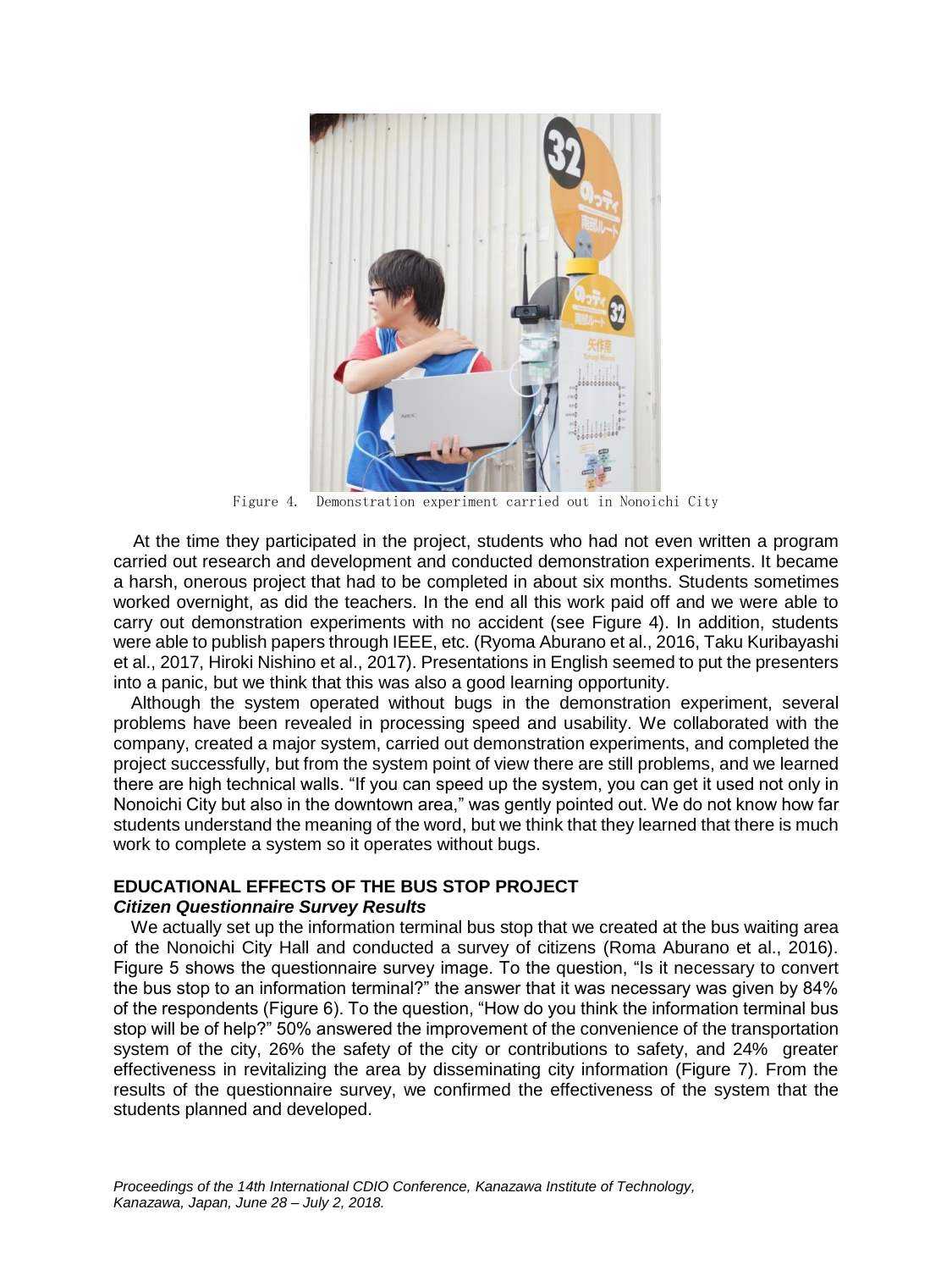

Figure 5. Questionnaire survey about the information terminal bus stop



Figure 6. Questionnaire survey on the effectiveness of the information terminal bus stop



Figure 7. Questionnaire survey on the effectiveness of the information terminal bus stop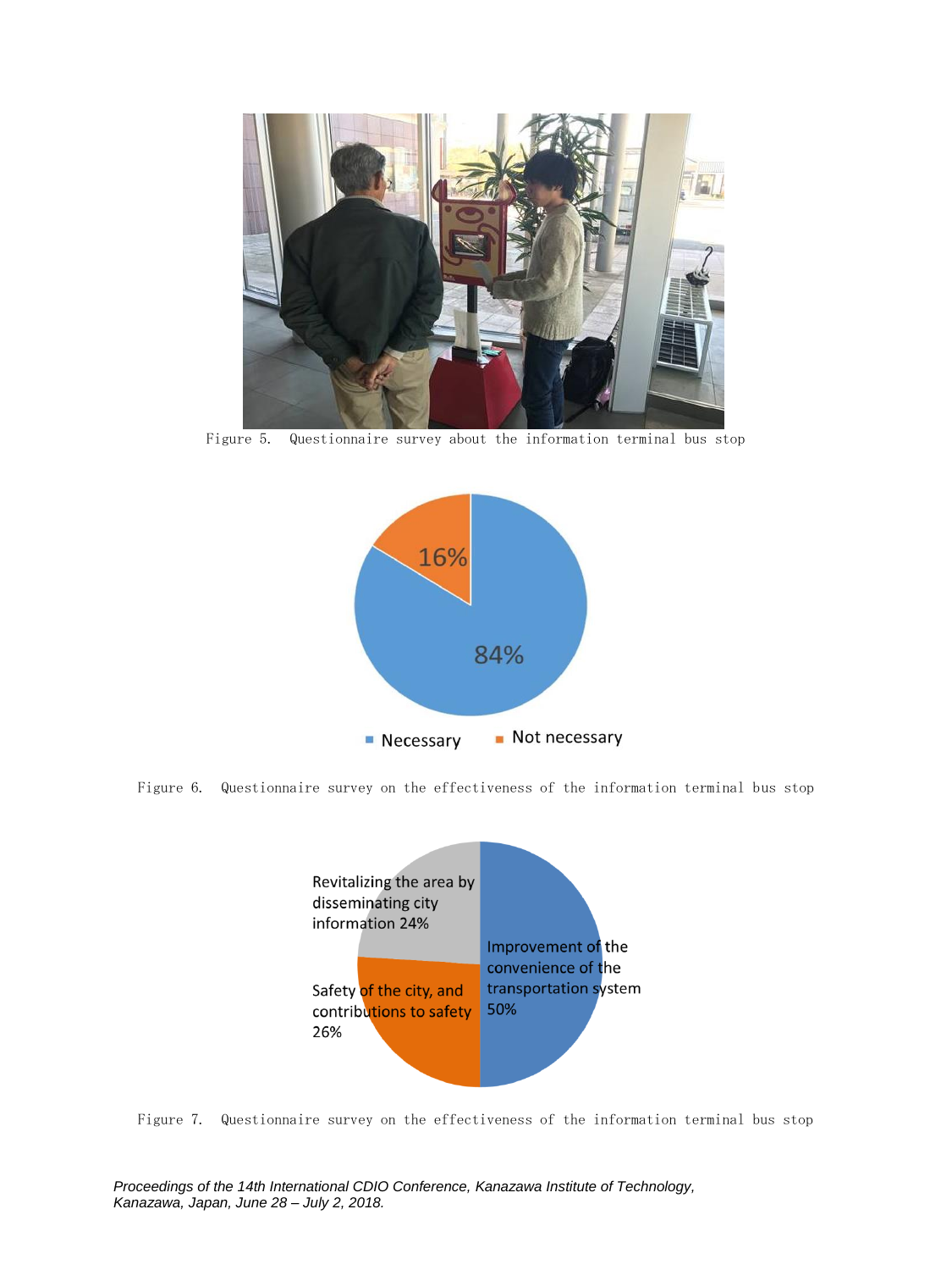## *Student Questionnaire Survey Results*

We conducted a questionnaire survey on participants' abilities to acquire the skills required for system design by participating in the project. In response to the question as to whether their programming ability improved, 89% of the students responded that they improved. Also, 38% of the students said that their progress management abilities used in the project improved. Moreover, 50% of the students listened to the client's request and answered that the ability to build a better trust relationship improved, while 68% of the students responded that the ability to work smoothly with project members improved. We received good feedback from students that they were able to learn practical contents and were able to participate well in the project. From the results of the questionnaire survey, we confirmed the effectiveness of our education system.

# **FUTURE DIRECTIONS OF THIS PROJECT**

We gave an explanation about the extracurricular lesson learning how to build a system in the project. This activity conforms to the CDIO syllabus, which consists of four parts (Edward F. & Crawley, 2002, Crawley & Edward F., 2011) as follows.

- 1. Disciplinary knowledge and reasoning
- 2. Personal and professional skills and attributes
- 3. Interpersonal skills: Teamwork and communication
- 4. Conceiving, designing, implementing, and operating systems in the enterprise, societal, and environmental contexts

In order to make it a stronger education system in the future, we think that it is necessary to add system maintenance education. It is important not only that the software system can be constructed, but also that it can operate without money and adds systems according to the users' requests. Programming techniques that are easy to maintain and facilitate the addition of new functions are important and cannot be learned without experience. In the future we would like to devote efforts to creating a curriculum for this part.

# **CONCLUSION**

The difficulty of Product, Process & System Building Skills education in regular lessons is that all the techniques for developing products and systems must be taught in a limited time. This paper introduced the educational method of product, process, and system building skills in collaboration with industry and community. Education was carried out using the curriculum of a system construction project supported as a Ministry of Internal Affairs and Communications IoT Service Creation Support Project. We carried out an educational project in which the students themselves thought about a given problem and methods of problemsolving by collaborating with companies and the city. In an effort to solve the given problem, students developed an information terminal bus stop and submitted proposals to Nonoichi City. From active engagement with the project, students learned how to listen to individual requests, analyze the requests, and create the system. In addition, they also learned how to conduct the operational tests, solve extraction problems, and improve the system. The project allowed students to receive hands-on education, and at the same time had favorable effects on the community. In fact, when and conducting a questionnaire survey of citizens using the prototype system, we received numerous comments on its effectiveness in improving citizens' lives. Also, we confirmed students' skills growth with a questionnaire survey for students.

#### **REFERENCES**

Edward F. Crawley. (2002). Creating the CDIO Syllabus, A Universal Template for engineering education. 32nd Annual Frontiers in Education, 2002.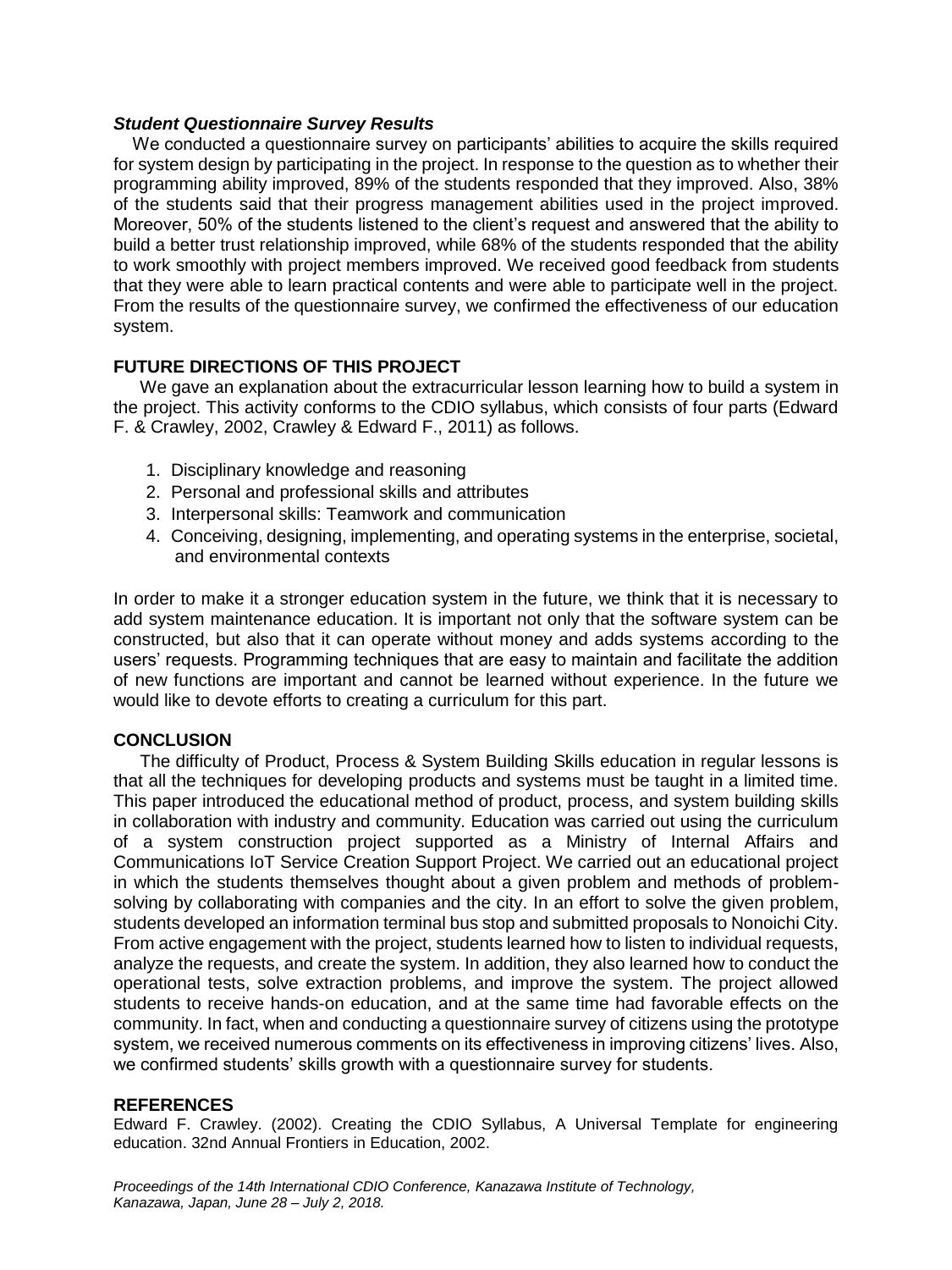Edward F. Crawley, Johan Malmqvist, William A. Lucas, Doris R. Brodeur. (2011). The CDIO Syllabus v2.0 An Updated Statement of Goals for Engineering Education. CDIO.

QAA, (2012). <http://www.qaa.ac.uk/en/Publications/Documents/enterprise-entrepreneurship-guidance.pdf>. (2018/01/10 reference)

Mikiko Sode Tanaka, & Takao Ito. (2017). A Project-Based ICT Education by Citizen Support System Development. *Proceedings of SEFI Annual Conference 2017*, 255-262.

Ministry of Public Management. (2017). Determination of outsourcer candidates for "IoT service creation support project" ~ Project in children observation service by "smart bus stop" in Nonoichi City ~. <http://www.soumu.go.jp/soutsu/hokuriku/press/2017/pre170228.html> (2018/01/10 reference)

Hirofumi Naito. (2006). Learning the basics of the development process, Itpro.nikkeibp.co.jp/article/lecture/20061130/255501/ (2018/01/08 reference)

Tomoji Kishi, & Natuko Noda. (2016). Software Engineering. Modern science, Inc.

Ryoma Aburano, Kazuma Kogami, Kazuki Yoshikawa, Yousuke Miyanishi, & Mikko Sode Tanaka. (2016). Trial manufacture experiment report of the information terminal bus stop in the community bus "Notty" -- Citizen support station --. IEICE Tech. Rep., vol. 116, no. 347, IE2016-96, pp. 97-102, Dec. 2016.

Taku Kuribayashi, Shoki Tomizawa, Ryourtarou Hirazakura, Yosuke Miyanishi, Masashi Saito, & Mikiko Sode Tanaka. (2017). Children's Observation System using information terminal bus stop. Proceedings of the Tenth International Conference on Mobile Computing and Ubiquitous Networking (ICMU 2917).

Hiroki Nishino, Steve Szabo, Keisuke Inoue, Moemi Taniguchi, & Mikiko Sode Tanaka. (2017). The advertisement system for a smart bus stop. IEICE ASN Indonesia-Japan Joint Workshop on Ambient Intelligence and Sensor Networks.